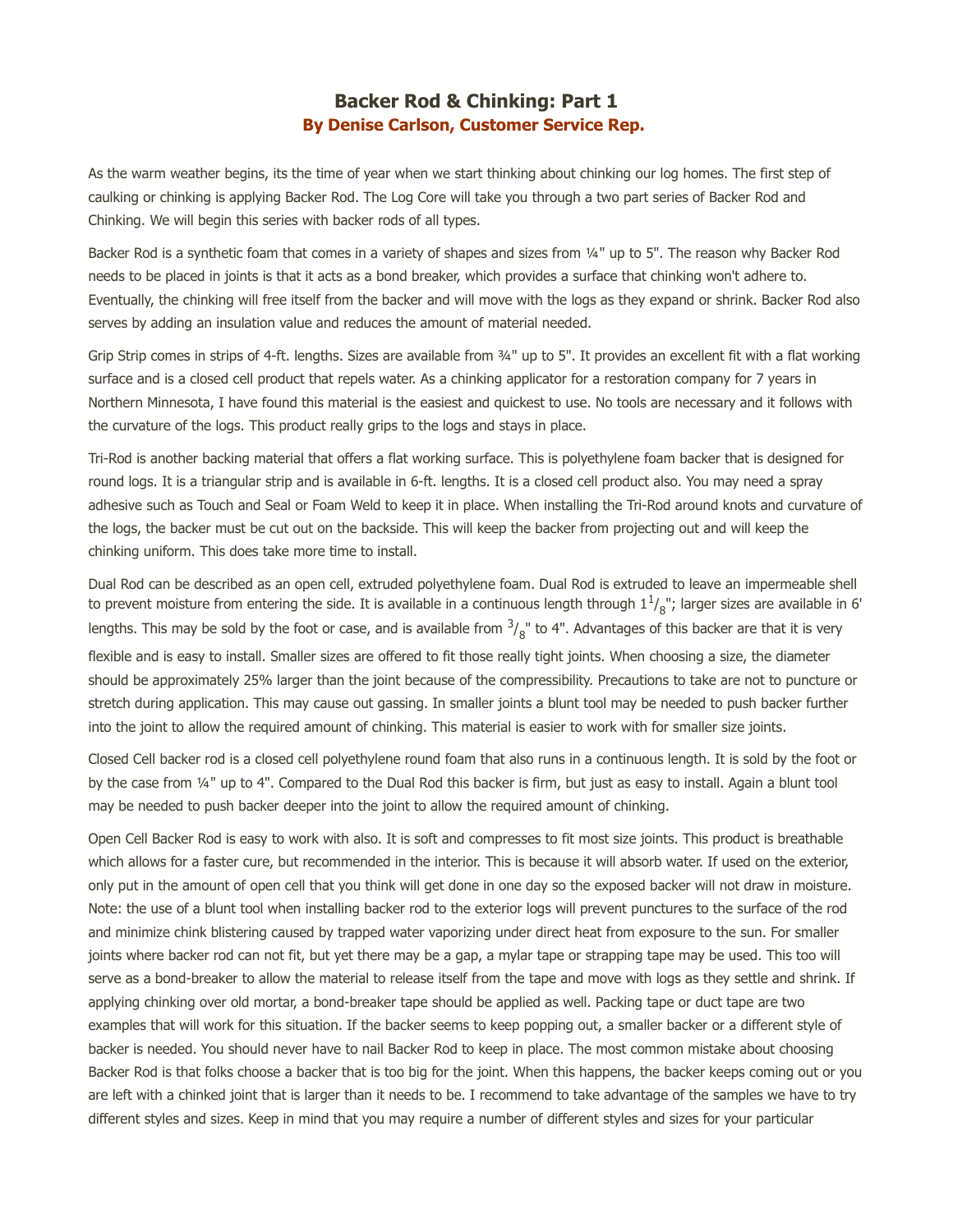project.

## **Backer Rod & Chinking: Part 2 By Debbie Bassett, Sashco Products**

Chinking a log home is not a difficult process. Once you get over the awkwardness of learning how to "gun the product" onto the logs and then get the "feel" of tooling the product you will pick up speed and find satisfaction in having a part in finishing your home. This article covers the basics of how to chink a log home, but before starting your project in earnest, request and read a data tech sheet that goes into greater detail.

Proper Joint Design Last month's article briefly touched on the reason why backer rod is needed—to serve as a bond breaker. The following illustrations graphically depict why 2-point adhesion is so important for the performance of any chinking or caulking product. Synthetic chinking is formulated to be flexible, but as the above drawings demonstrate it can fully flex to absorb log movement only if a bond breaker is installed down the center of the joint.

Surface Preparation For chinking to establish good adhesion to the logs, they must be clean—free of dirt, pollen, uncured oils, sawdust, and other loose materials. The surface temperature of the logs should be between 40°-90° Fahrenheit. The liquids in the chinking "wet out the surface" of the logs so that the chinking can establish good adhesion. If the log surface is colder than 40° the wood pores tighten up not allowing for proper wetting out of the surface. Conversely, when the wood temperature is higher than 90°, the liquids evaporate off too quickly, adversely affecting adhesion.

Most people like contrast in color between their chinking and their stain; therefore, staining prior to chinking is necessary to achieve this look. It is also easier to tool chinking if it is applied to a stained surface, but you must be certain that the stain and chinking are compatible, and that the stain has had sufficient cure time.

Many stains on the market contain waxes and stearates that can interfere with adhesion of chinking and caulking. Usually, companies that manufacture both chinking and stains make certain that their products are compatible, and attempt to enhance their stains for even better adhesion of their chinking and caulking products. If your chinking and stain are manufactured by 2 different companies, call and ask if testing has been done for compatibility and request a copy of their test results.

Application Chinking is packaged in 5-gallon pails and quart tubes, although for larger jobs, 5-gallon pails are more economical. When using 5-gallon pails there are a number of application methods that can be used. You can use a trowel, grout bag, bulk loading gun, or a commercial pumping system that pumps out the chinking material in a continuous flow, making it easier to apply.

There are a variety of different sized nozzles available in both round and slot styles. For smaller beads, a round style nozzle works well but for wider joints the slot style nozzles are the only way to go.

In selecting your nozzle size be aware that the depth of the bead of caulk should be  $\frac{1}{2}$  the size of the width of the joint, but never thinner than a 1⁄4" or thicker than 1⁄2"; i.e., for a joint 1" wide the bead depth should be  $\frac{3}{8}$ " to 1/2.

Apply the chinking material down the center of the joint, over the backer rod and overlapping slightly onto the surface of both logs. Only apply enough product down the length of the log that you can reasonably tool before it starts to skin over. As you become accustomed to tooling you will be able to run longer beads.

Tooling There are as many tooling implements out there as there are chinkers! I prefer the polyethylene foam brushes available in any hardware store or lumber yard but I have seen folks tool with rubber spatulas, paint brushes, putty knives, trowels, and even metal spatulas cut down with wire cutters to the desired width. The secret is finding the tool that works best for you. You will also need a pail of clean water, a sponge, and a spray bottle filled with clean water. To speed up the